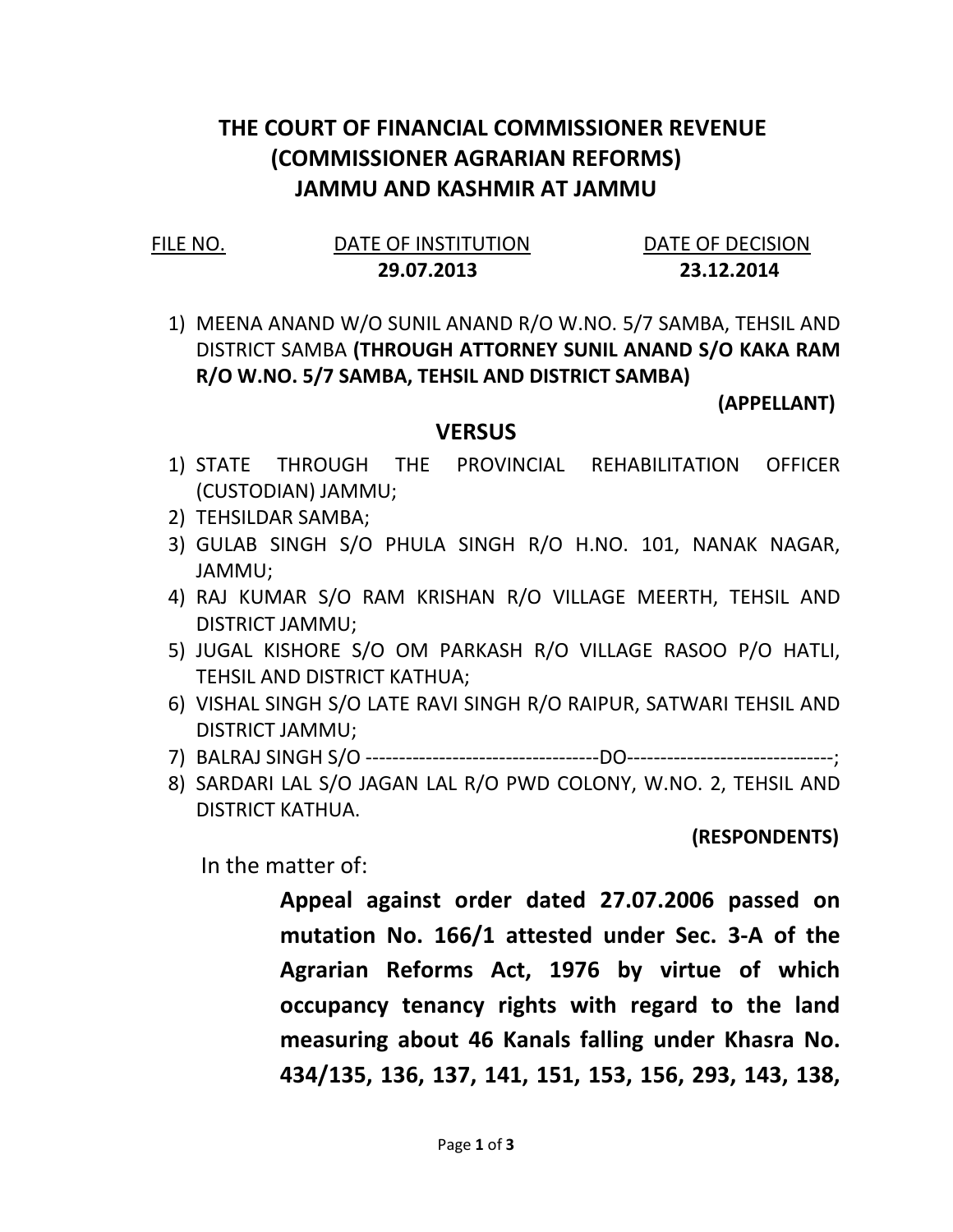139, 285, 118 min. and 142 min. in village Chak Nanak, Tehsil and District Samba have been conferred on the respondent No. 3 herein.

For Appellant --- Advocate Kuldip Singh Parihar

For Respondent 6 & 7 --- Advocate Ashwani Thakur

# J U D G E M E N T

- 1) Briefly stated, facts of the case are that the above stated land is an evacuee property which has been shown as allotted to one Gulab Singh S/o Phoola Singh, the respondent No. 3 herein, as a refugee allottee of 1947 in the impugned mutation. It is alleged that the Tehsildar Agrarian Reforms, Samba (H.Q. at Vijaypur) attested the impugned mutation No. 166/1 under Sec. 3-A of the Agrarian Reforms Act, 1976.
- 2) Aggrieved, the appellant has filed the present appeal challenging the impugned mutation on various grounds which have duly been countered by the respondents in their written objections. This court has gone through the case file and other connected record as well as the written submissions filed by the parties. Column No. 1 of the impugned mutation indicates that it has been allocated a divisible (Bata) serial number, viz., 166/1. Rule 9 of the Standing Order 23-A dealing with the subject of attestation of mutations lays down that the serial number of mutation cases for each village should be continuous for the whole term of the settlement and each case should be given a separate serial number. No instance has been provided in the said standing order or any other law for the time being in force where a mutation can be assigned a divisible number.
- 3) It is evident, therefore, that had the respondent No. 3 been validly allotted the land under consideration and had he been cultivating the same in Kharif, 1971, a mutation under Sec. 3-A of the above said Act could have been attested in his favour by allotting it a serial number next to the